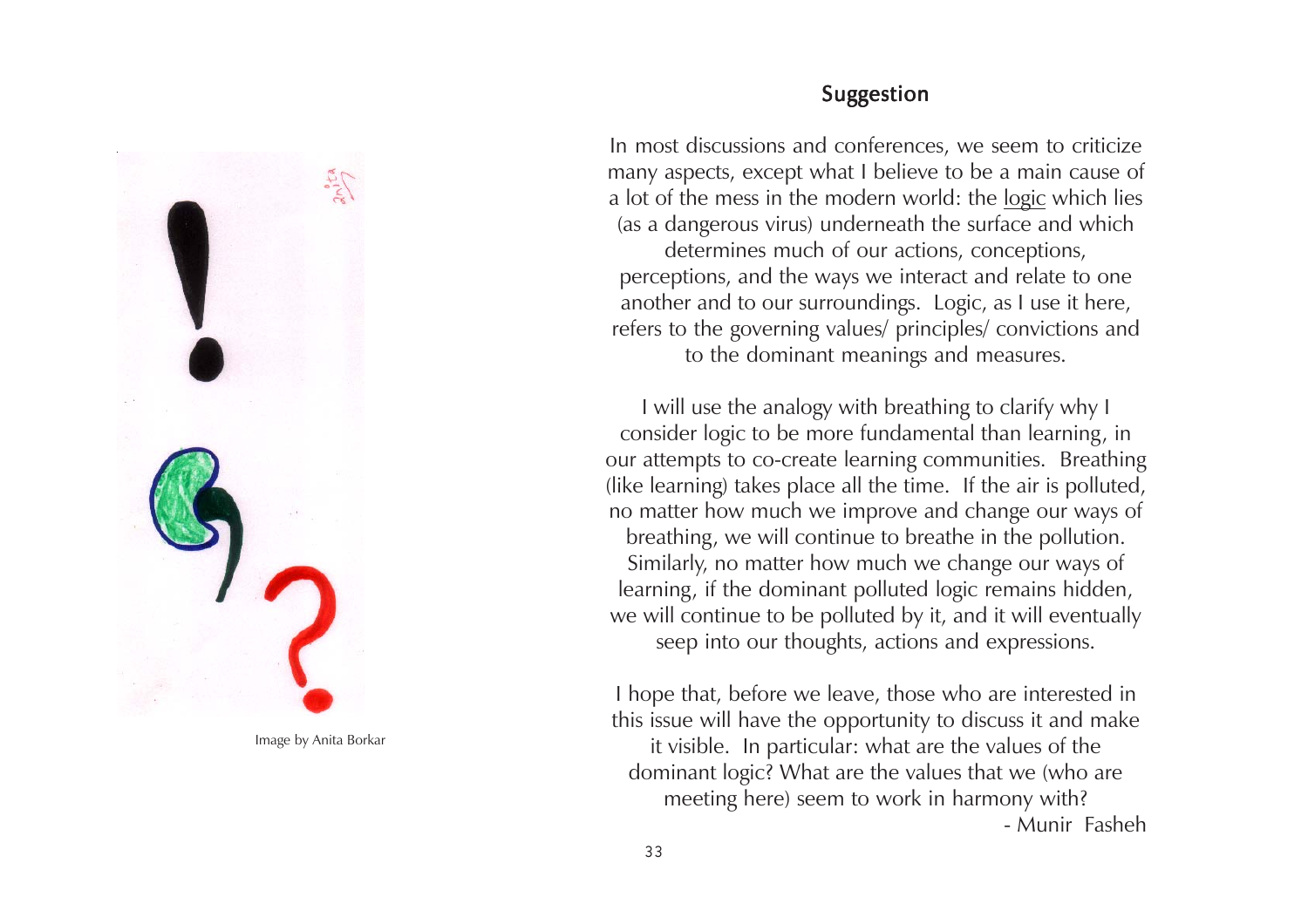# open space sessions

Over the five days of the conference, participants attempted in many ways to actually 'live' a learning society. One of the techniques used during our time together was Open Space Technology (OST). This — which, contrary to its name, uses no conventional technology at all — is a simple way to invite more people into conversations about crucial issues, questions, concerns and possibilities. The responsibility and accountability for what happens belong to participants themselves, rather than to organizers or facilitators (as is the case in most conferences).

How does OST work? Each participant is invited to post the topics/ questions/ experiments/ etc. they are interested in, with an indication for when and where they want to meet to discuss this topic. Postings are placed on a large wall for all conference attendees to see. In this way, the 'agenda' is created by participants themselves, according to their interests and concerns. The rest of the process — in which people host or attend conversations — operates according to the Law of Two Feet: asking each participant to use their two feet to go where they feel they are learning and contributing the most. This self-regulating process respects the diversity of peoples' learning and allows multiple conversations to happen at once. Four simple principles make what might seem like a state of chaos actually work very well: 1) Whoever comes are the right people; 2) Whatever happens is the only thing that could have; 3) Whenever it starts is the right time; and 4) When it's over, it's over. These ideas simply explain how a person's interests are what motivate her to commit to certain ideas/practices, and are ultimately what drive the completion of any work.

When OST was introduced, a few participants raised the concern that it was an "American imposition". There was also the comment that the process being described is a very natural way of interacting, which is commonplace in traditional communities in South Asia, and therefore does not require such a rigid framework. These concerns were further elaborated in smaller group conversations; and ultimately, it was felt that people would post topics/questions of interest, and only an extremely loose timing structure would be applied. The four principles and Law of Two Feet were deemed unnecessary to mention, as people were naturally moving and organizing as they saw fit.



How to generate creative expressions beyond writing and performing arts?

How can we incorporate living traditions and local knowledges into children's learning processes?

political?

How to make 'unlearning' possible?

"Why do we give more importance to answers over questions?"

 $W_{hat}$  does it mean to be a "citizen" in  $\frac{t_{\rm{O}}d_{\rm{a}}y_{\rm{S}}'}{t_{\rm{O}}d_{\rm{S}}}$  it mean to be a "citizen" is world? What does it mean to be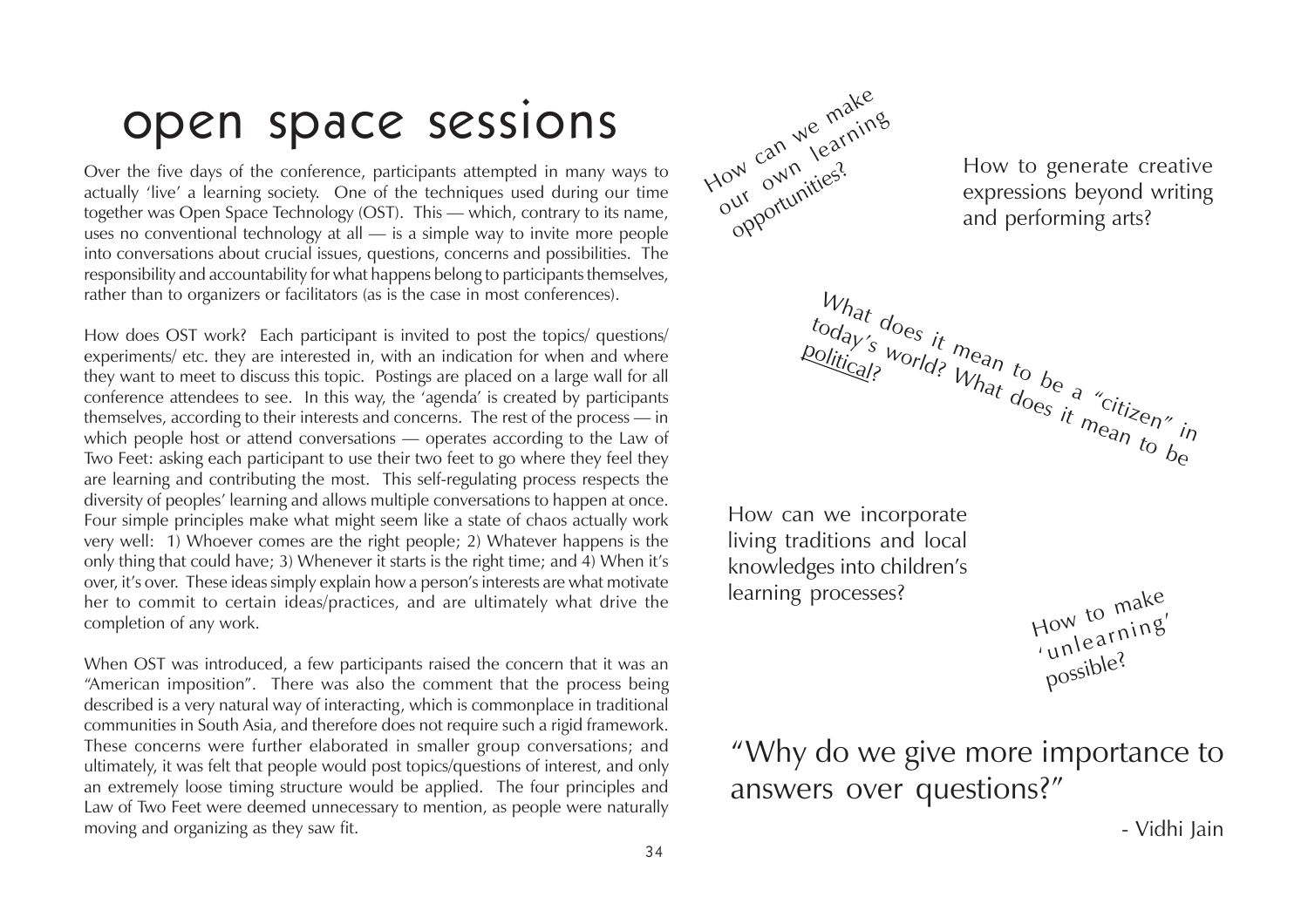some of the issues/ideas/experiences/feelings/ processes/experiments/actions discussed over the four days of the conference



sensitizing senses, breaking habits



we will tell our life stories media literacy: from consumers to critical thinkers and creators

alternatives to TV

social tools for e-swaraj; discussions on humanizing technologies

#### **Family Matters: SIDH's Study of the Joint Family**

In July 2002, Sanshodhan, the research and advocacy wing of the Society for Integrated Development of the Himalayas (SIDH), published a thought-provoking study on the impact of family structure upon children in rural Uttarakhand. "Child and the Family" challenges the dominant view regarding the superiority of nuclear families over joint families. It finds that the joint family structure is better suited for an agrarian economy. It also suggests that one of the causes for rural impoverishment has been the break-up of the joint family into smaller nuclear units. Once split off, nuclear families often left their traditional occupations, moved away from their land, became wage earners, and thus dependent entirely upon the market, became poorer and poorer.

Some of the main conclusions of the study were:

- г Children from joint families seemed to be more relaxed, happy, cooperative and less competitive, while children nuclear families seemed more street smart, hypocritical, lonely and insecure.
- г While all children worked at home, children from nuclear families seemed to be overworked; children from joint families had more time to play and have fun.
- Children from joint families knew more about traditional medicines, home remedies, cultural practices, festivals, folklore and folksongs. They liked speaking in the local dialect, unlike the children from nuclear families who were embarrassed about their dialect and traditions.
- Women, children, the elderly, ill and disabled in joint families get a lot more support than those in nuclear families.
- The work burden on women in joint families is far less, as it is shared; this leaves women more free time, so they can visit their parents and participate in *mela* (fairs) more easily.

Despite the benefits of joint families on collective learning, they are breaking up quickly in rural areas, due to the impacts of modern education, the market/wage economy and urban aspirations. The study encourages the following actions to regenerate joint family structures: 1) conduct additional studies in different parts of rural India on the link between family structures, and people's health; workload; traditional occupations; migration; economic security; etc. If such findings validate this study, then policy level actions should be taken to provide incentives to encourage joint families, at least in rural areas.

2) make changes to textbooks and curriculum which present joint families and traditional communities unfavorably (or show nuclear families and urban lifestyles as superior).

- Anuradhi Joshi, study coordinator

<sidhsri@sancharnet.in>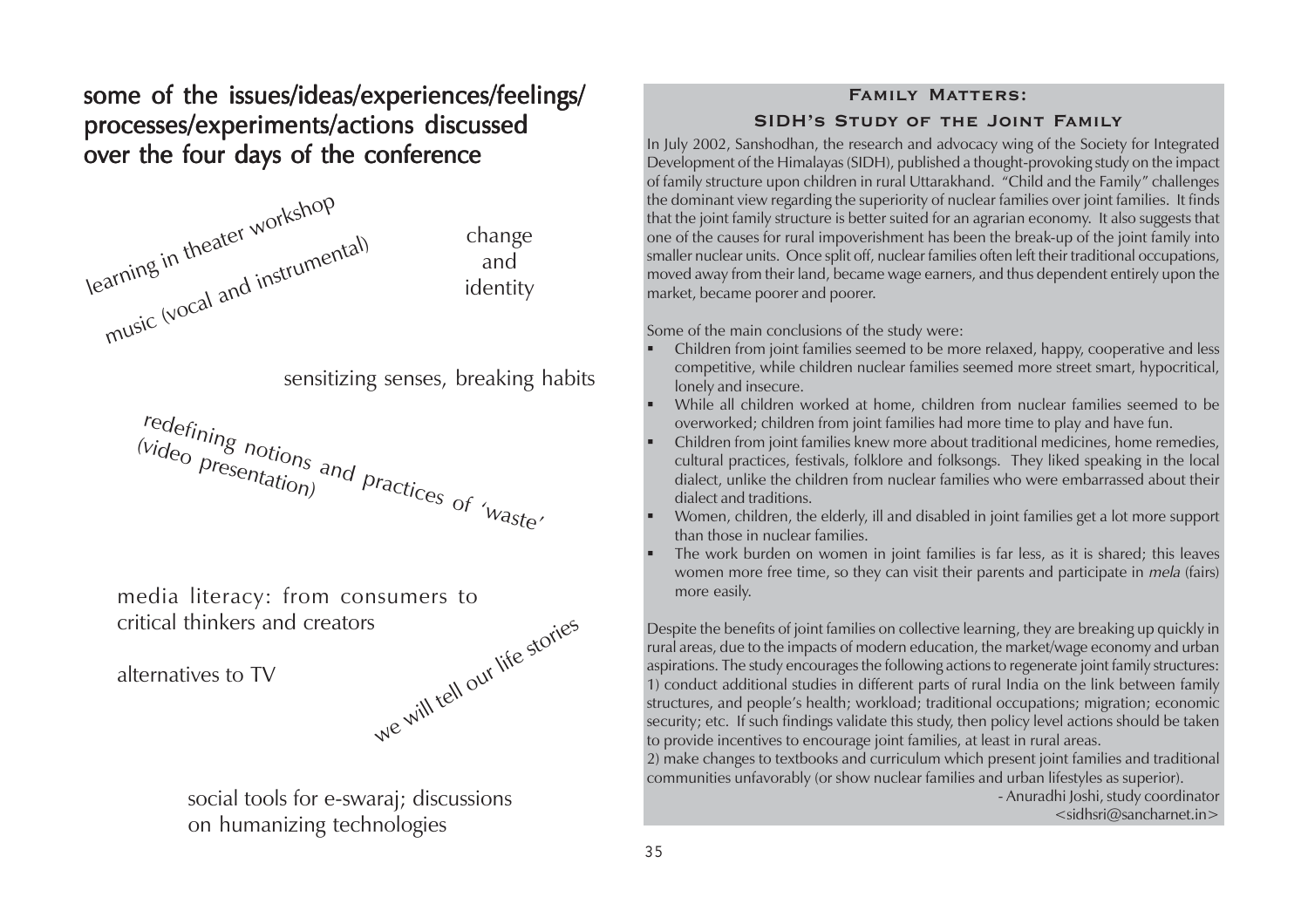"certain questions became redundant, certain new questions emerged, found some answers out of which I am waiting for new questions to emerge"

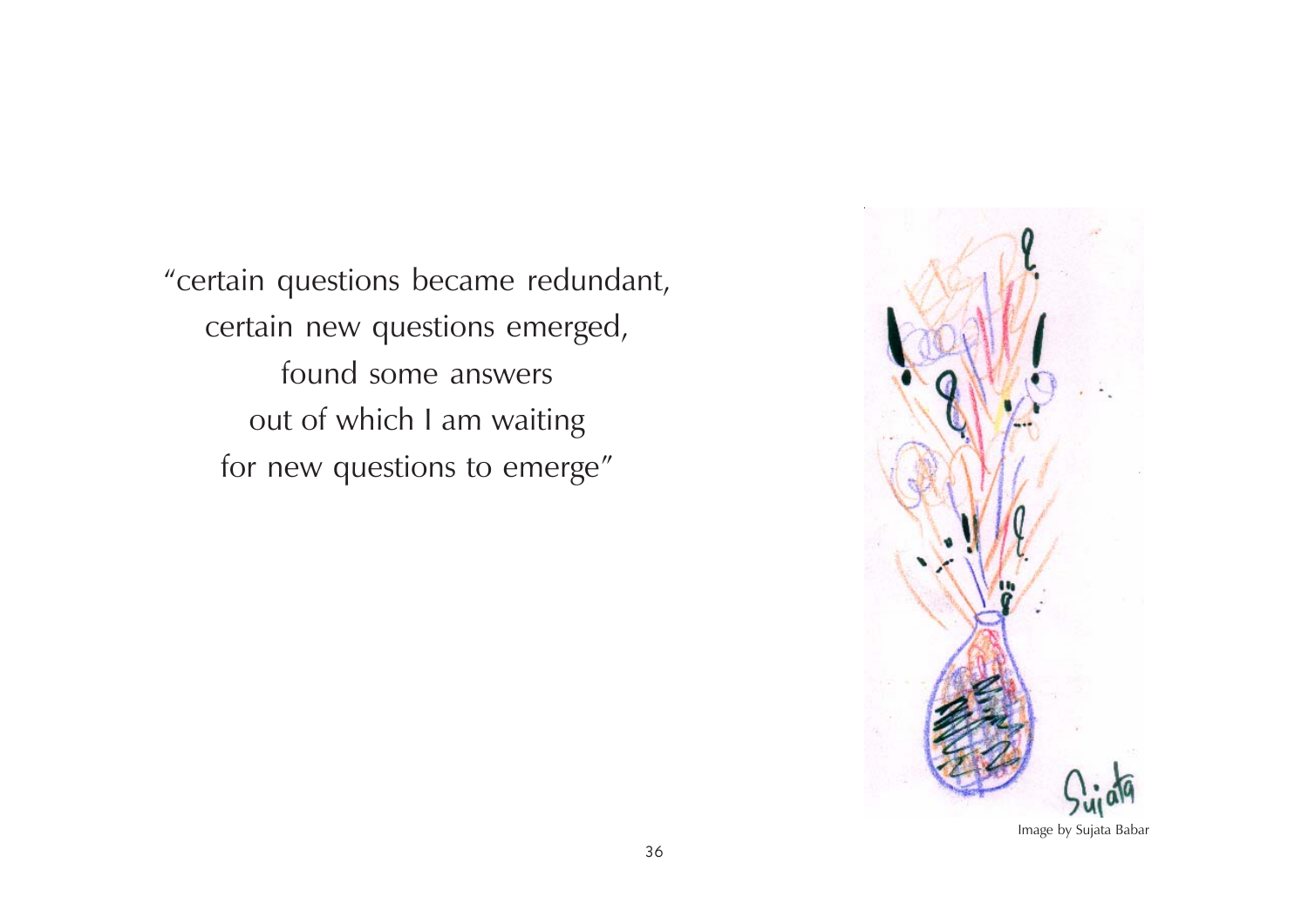#### **Sensing Nature through Natural Learning Processes**

I am conducting a workshop for the children of Aruvacode. It is called 'Sensing Nature', and is basically a continuation of my exploration in sensitizing the senses and initiating creativity. About 40 children are attending the workshop, and five older girls (age 15- 16) are guiding the workshop. The idea is to enable the children to observe nature more closely. Village children are already quite good at this; I think I am adding a bit more detail. For example, if they are asked about dry leaves, surely several variations of brown color will come to their mind. Then they will collect about 25 dry leaves and paste them according to light to dark, and then they will also mix and make the color. They can repeat this with green leaves and other things from nature.

This exploration is extension of my work regarding strengthening traditional knowledge systems, where senses are the primary tools creating knowledge. I see holistic knowing as a result of intuition. Intuition is possible only in experiential processes where the whole being is involved. And only in a natural learning process does experience itself become the context for learning. Authentic living is learning. This differs from Modern Education, which has shifted the center of knowledge from Nature to human, from collective to ego, from heart to intellect/mind, from intuition to reason, from experience to information, from holistic to compartmentalized. We must find ways to move out of the modern educational system and the knowledge it propagates, because it will only lead us to our doom. We need to de-intellectualize our present knowledge and start engaging in holistic knowing and intuitive knowledge.

I believe that all art forms are a result of developing one of the senses. Sensing nature means seeing nature,

hearing nature, tasting nature, smelling nature, and touching nature. (What I mean by "nature" is the immediate living environment of the children in the village.) Seeing nature involves exploring colors, lines, shapes, lights and shades. Touching nature means becoming aware of the textural qualities of objects, making a textural scale using various objects, and making the surfaces of different texture using clay. Smelling nature seeks to use a few blindfold games for identifying smells. Hearing nature will entail many sound related games: making whistles made of leaves, rattles, etc. Many children are good at imitating birds, as they are naturally inclined to listen to these sounds.

In the workshop, we also intend to do several other kinds of activities during the workshop, like playing traditional games, making a clay model of the village, making objects out of paper and leaves, telling stories, making poetry, doing theater, introducing medicinal plants, etc.

I see all of these processes as part of natural learning which builds upon a belief that learning unfolds naturally from within the individual and grows to include social settings, such as family, close friends, community and society in general. Natural learning follows closely the patterns of activity already existing in daily life, building a rich and comprehensive educational experience. Children become intimately involved in all aspects of family life, often including family working life. They are not closeted away from the world of adults, but are welcomed, in 'apprenticeship' roles, and valued greatly for their contributions. Where skills and knowledge are needed, within these rich social contexts, resources are always found.

- KB Jinan <jinankb@vsnl.com>



- how our words shape our views of a place; for example, how we label children in rural areas as 'bored' based on urban perceptions of 'fun/entertainment'



the underlying logic of the dominant system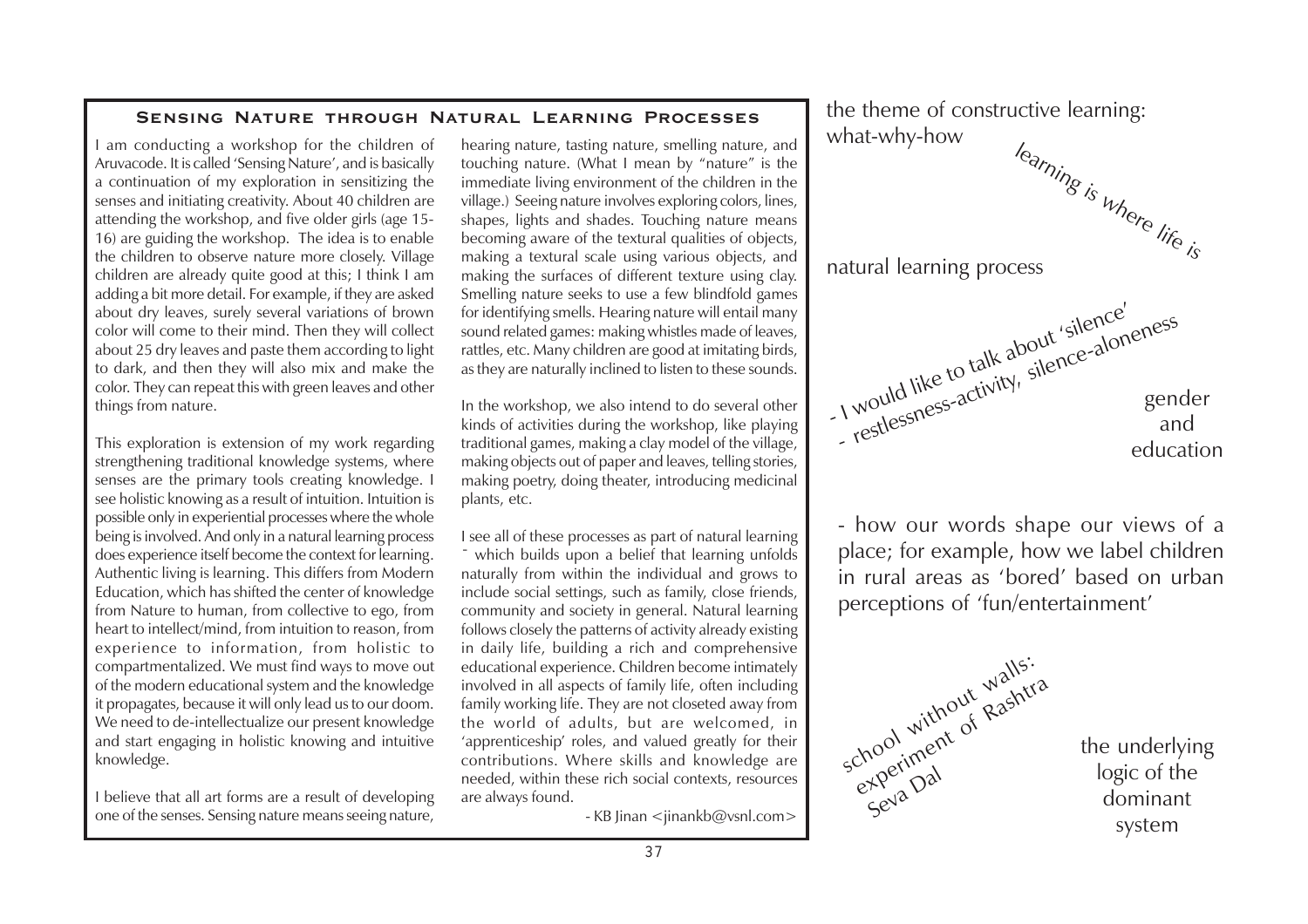

Image by Sugandhi Baliga

If you shut your door to all errors truth will be shut out. - Rabindranath Tagore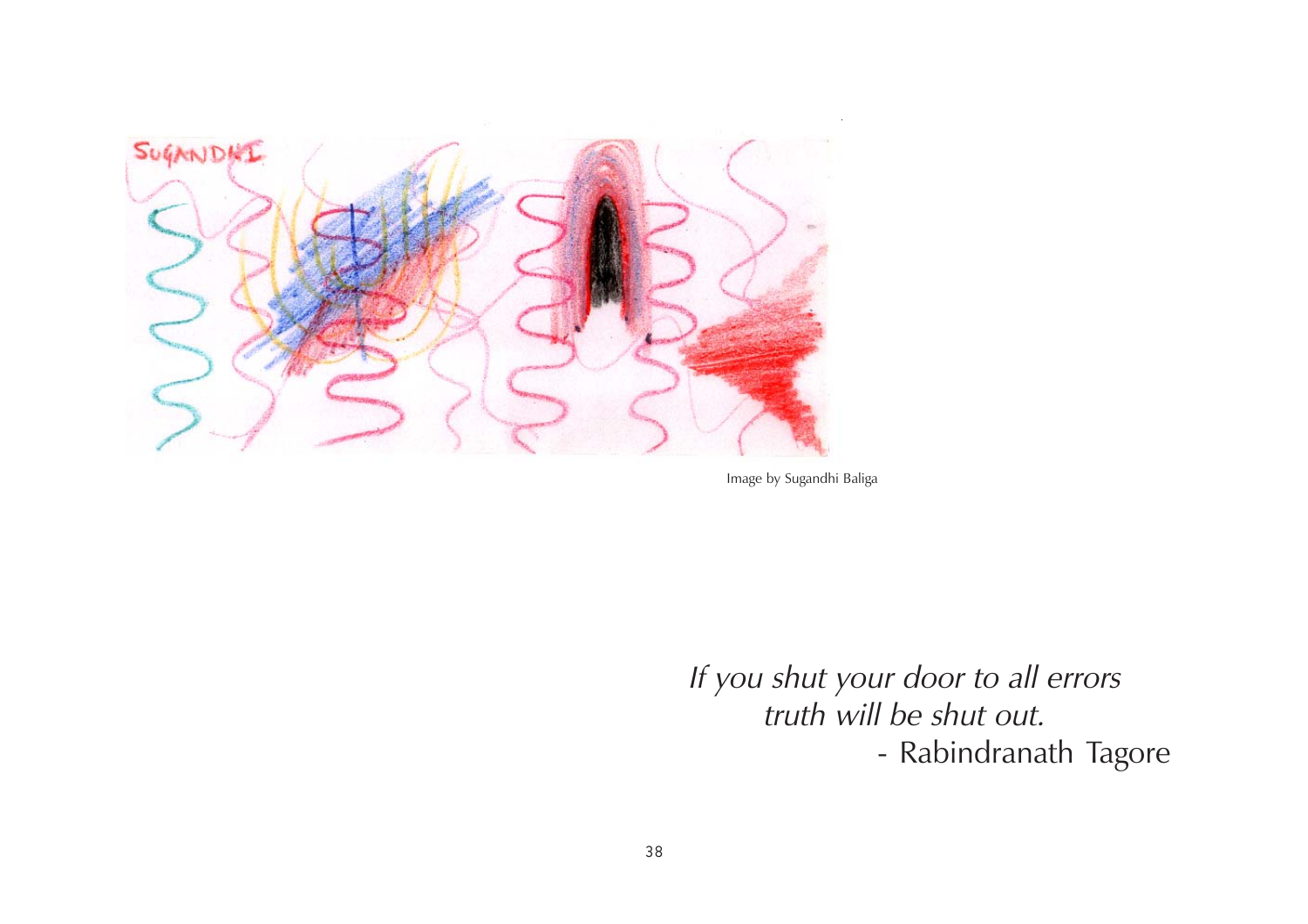comparative cases of peoples' movements and "development" challenges: India (Asia), Africa, Latin/South/North America, etc.

f<sub>undamental needs and<br>learning societies and</sub>

#### **Reflections on Kshama (forgiveness)**

Re-conceptualizing human rights -- or rather, creating spaces and language for non-institutionalized notions of human dignity -- is vital for conversations on learning societies. I want to share one such notion from Jainism: the value of forgiveness. Once a year, Jains celebrate their greatest Festival: Samvatsari – the festival of forgiveness. After daylong fast and meditation, the Jains give and seek "Kshama" or forgiveness: "Whether with my intentions or no intentions, knowingly or unknowingly, if through my thoughts/ words/deeds I have become the cause of any sadness or suffering or sorrow for you, please forgive me – as I too grant you forgiveness."

When everyone comes from that space of "I'm the one responsible for all the experiences, pleasant or unpleasant; but if I become the cause of any unpleasant experiences, I have to ask you for forgiveness" – it is the pinnacle of humility. So the ritual is that every Jain is to ask everyone for forgiveness. Not only by doing something does wrong happen; but by not doing something also wrong happens..

To ask forgiveness from everyone, the mind has to be in a serene, pleasant, humble state. When there is aggression in you, you start justifying yourself and in the process, you stop knowing yourself. When you forgive someone, you start feeling lighter, and all that anger and hatred sublimates. You are freed from that chain of action and reaction. Real virtue lies in forgiving someone even before they ask for forgiveness. When you forgive, it is you who becomes free.

- Raj Sethia <liberateschool@rediffmail.com>

learning from<br>tho innovate of dropouts<br>ak boundarie create who inng from dropout

child as an inspiration

creativity and innovative thinking

swarai learning natural resources



krishak panchayat rethinking agriculture for harmony with nature and culture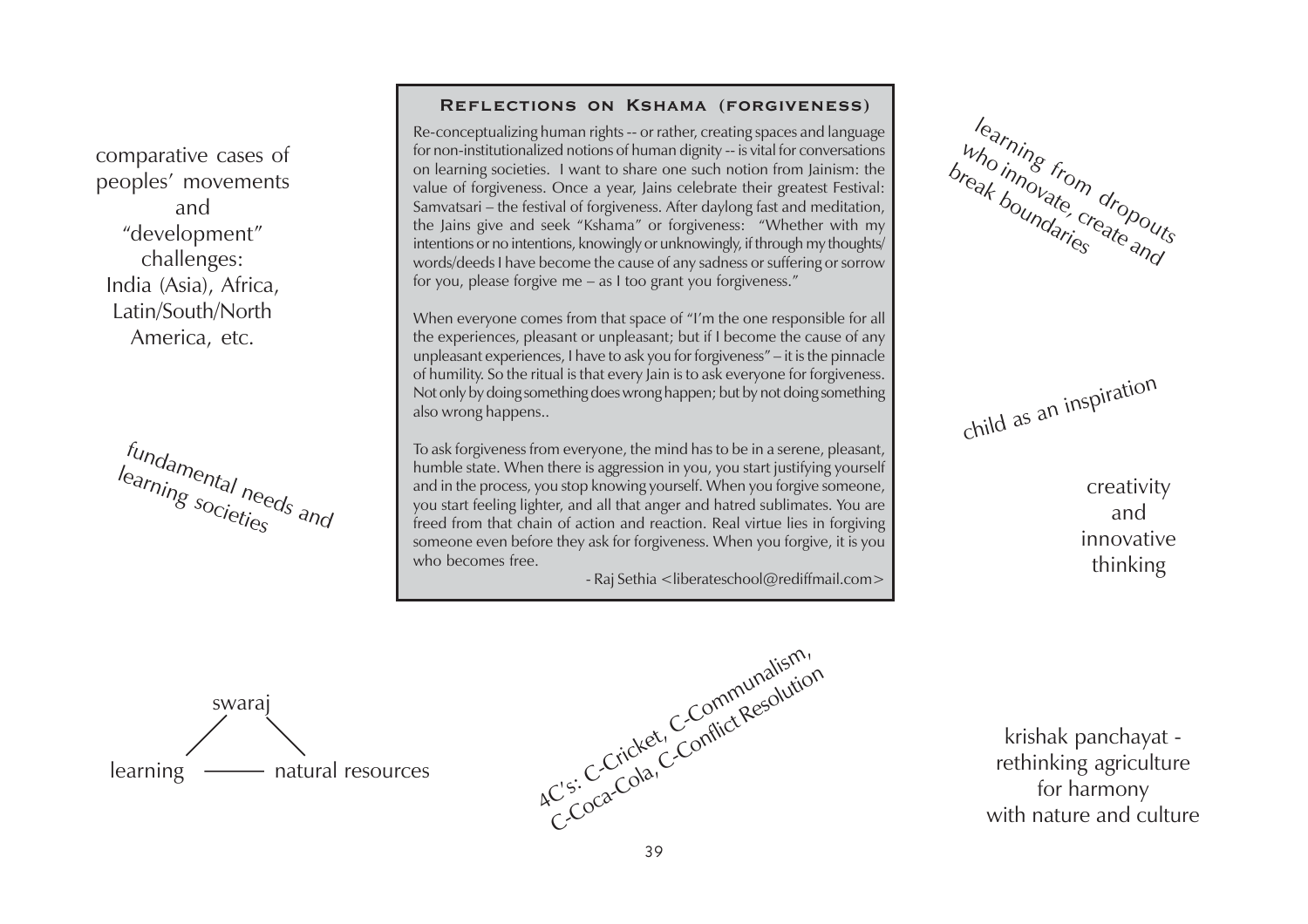

### **Redefining Citizenship and Civil Society for Learning Societies**

In our times of radical upheaval, many of the ideas that we have hitherto taken for granted must now be seriously interrogated. Among the most important of these is the notion of democracy, and perhaps more urgently, the nature of citizenship. What, after all, does it mean to be the "citizen" of a nation-state, if ideologies of nationalism are increasingly serving to shut down dissent, stifle debate, and in many cases, inflict violence? Is the idea of citizenship, as it is understood vis-à-vis the nation-state, serving to protect our freedoms and allowing us to articulate the ideas we care about — or is it an exclusionary mechanism that reduces our sense of who we are, and where we belong, to something two-dimensional? Do existing conceptions of national citizenship, and by extension, civil society, really serve the interests of the political present, or have they become institutionalized and dehumanizing? Does the "public sphere," so central to the idea of democracy, really facilitate the articulation of peoples' aspirations and their politics?

Over the past decade or so, these questions have acquired a new level of urgency because of the ways in which governments, corporations, and transnational organizations have become more centralized and corrupt. In South Asia, non-governmental organizations have claimed to speak as 'civil society', yet their roles and credibility are controversial as well, given their dependency on government and foreign funding, their internal hierarchies, and their lack of diversity in purpose, programs or participants. Panchayati Raj Institutions (local government) have added another dimension to the discourse in India. Though, for the most part, they seem to be another arm of the state, consumed by party politics, inept in their power and lacking vision.

Increasingly, it has become apparent that there is a serious gap between the rhetoric and the institutions of liberal democracy. For the conversation on learning societies, it is important to note that people have identified spaces of dissent and political engagement to challenge this institutionalization — frequently outside those places delineated by the conceptual vocabulary of liberalism and modernist notions of citizenship. One sees people learning and evolving creative mechanisms in places that are not weighed down by the narrow, hyper-rational perspective of the modern world order. Identifying such diverse spaces, or what some would call "publics," and energizing them is of vital importance, not only for learning societies, but also if we are to confront the challenges facing the world today.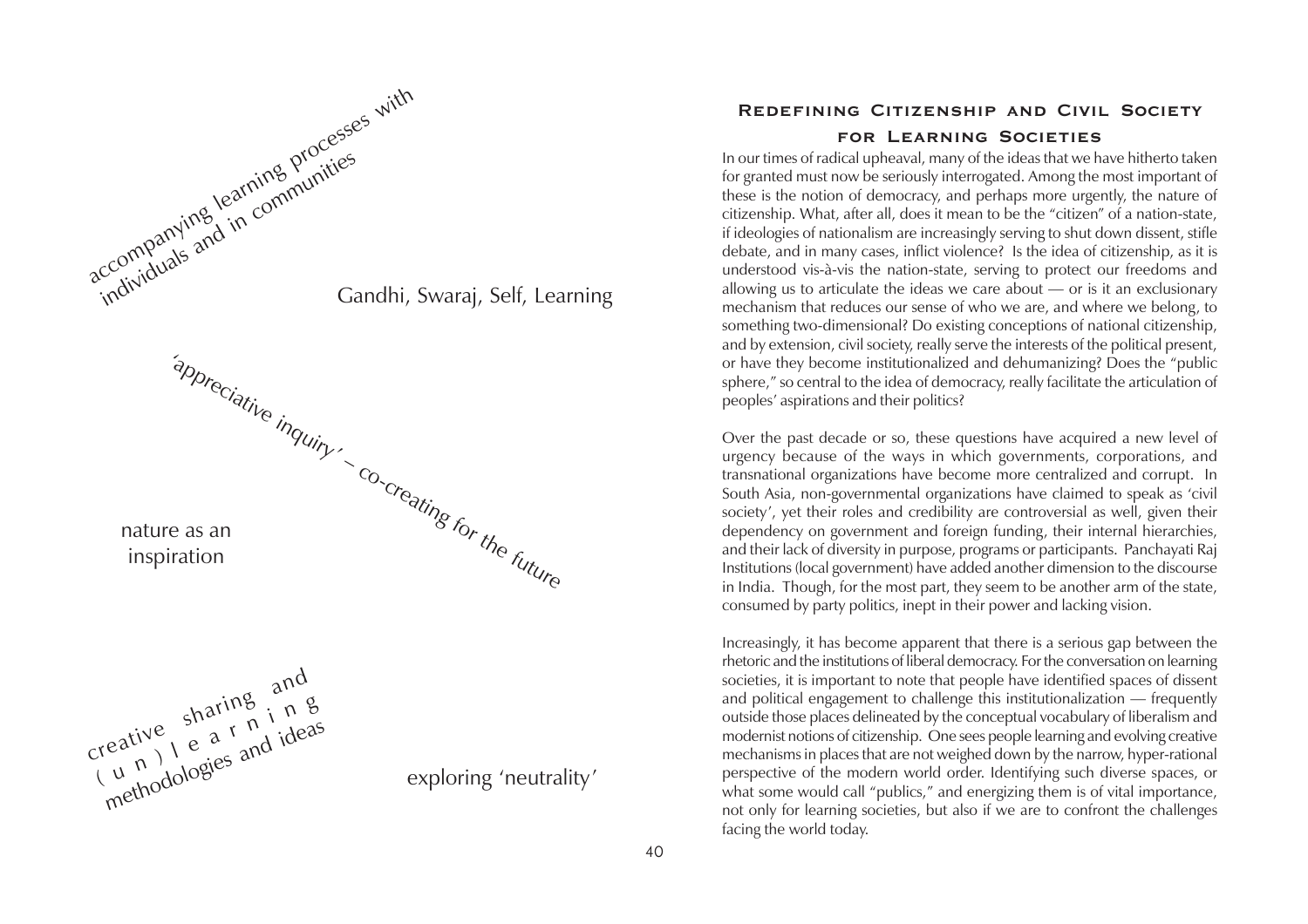# takhman artists' colony







"Life is full of different colours, different peoples, different thoughts... but when they interact with each other, a new colour, a new thought, a new creation takes place"

## the artist in all of us

Day 3 of the conference offered participants an opportunity to interact with artists, volunteers in Udaipur as a Learning City, and the general public of Udaipur. We shifted from the hotel to spend the afternoon and evening at Takhman Artists Colony, a space set up over 30 years ago by artists in Udaipur. With a small gallery, several studio spaces and wide grassy fields, Takhman seeks to facilitate creativity and collaboration in the visual and performing arts. Partnering with Takhman enabled us to both interact with local artists and to bring individuals, groups, ideas, and experiences to a wider audience. It was important to the organizers that the purpose and people of the conference be shared with Udaipur's locals, and not remain isolated on a hilltop.

Entering a new space also provided new energy to the conference. Several activities were facilitated at Takhman: mural-making (where conference participants collaborated on painting a 15 foot-long 'learning societies' mural), interactive booths (where participants had a chance to share their work with citizens of Udaipur), and theater workshops (which resulted in the spontaneous creation and performance of two small plays at the end of the evening). For many people, it helped to extend the purpose of the conference, by reconnecting with another audience and grounding our conversations in a particular place like Udaipur. And perhaps even better, the openness and freedom of the interaction at Takhman generated yet another opportunity to explore the artist in all of us.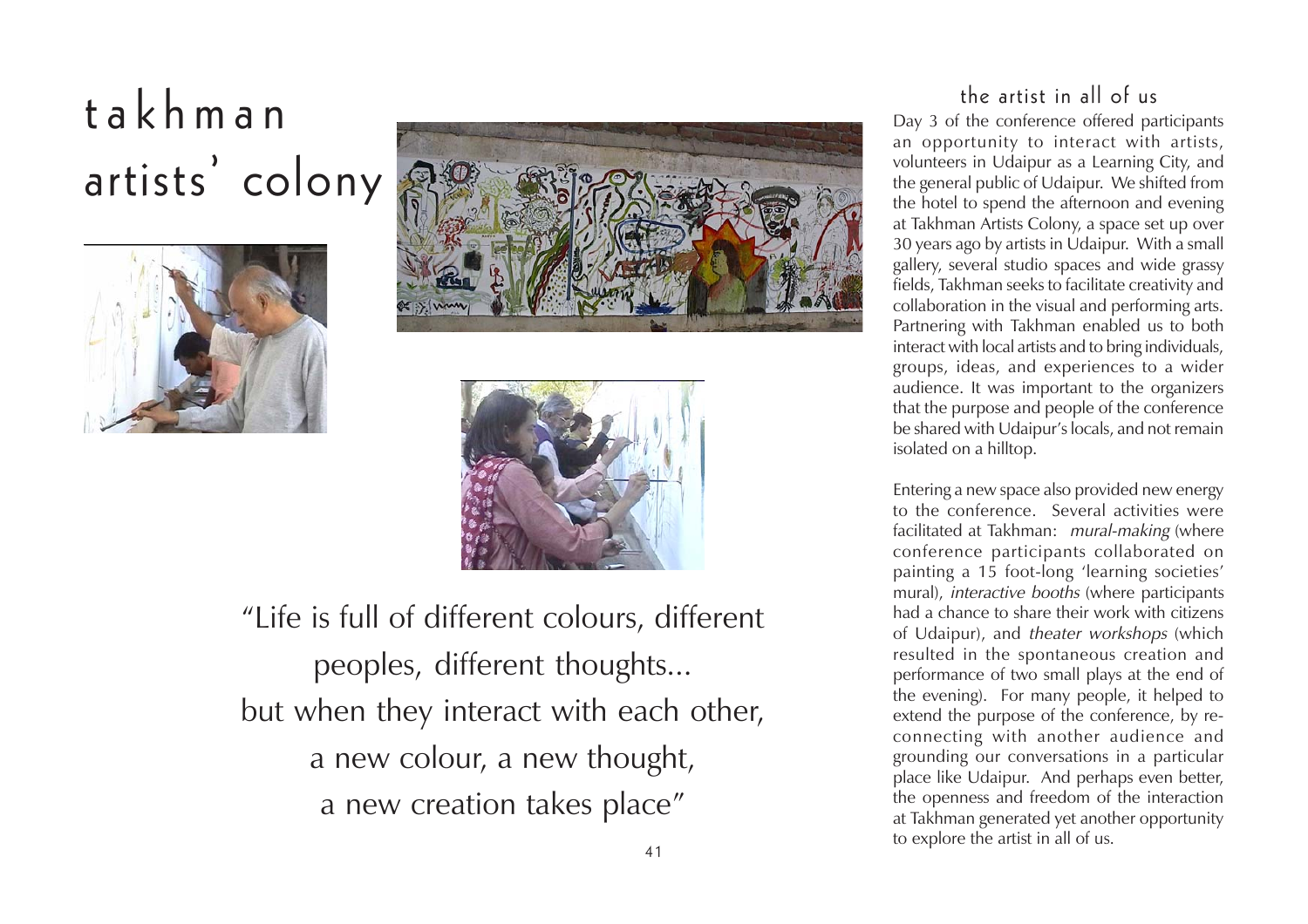

Image by Raj Sethia

Streams are not literate, Do not read any signboards, They just flow, flow and flow, Finally reach to the seashore. Trees are not educated, Never do they go to school for anything to know, They just grow, grow and grow, Finally become heightened homes for many a crow. Dogs are never taught how to smell, What to eat and what to leave, Fishes are never taught, how to swim, Mountains are never taught to stay steady

[…]

Everything is in tune with nature, Wonders and colours of nature, Tunes and melodies of nature, Creativity and system of nature, Diversity that prevailed by nature, All the goodness that hailed by nature, Literate we, educated we, Illiterate nature, uneducated nature.

- Japan Pathak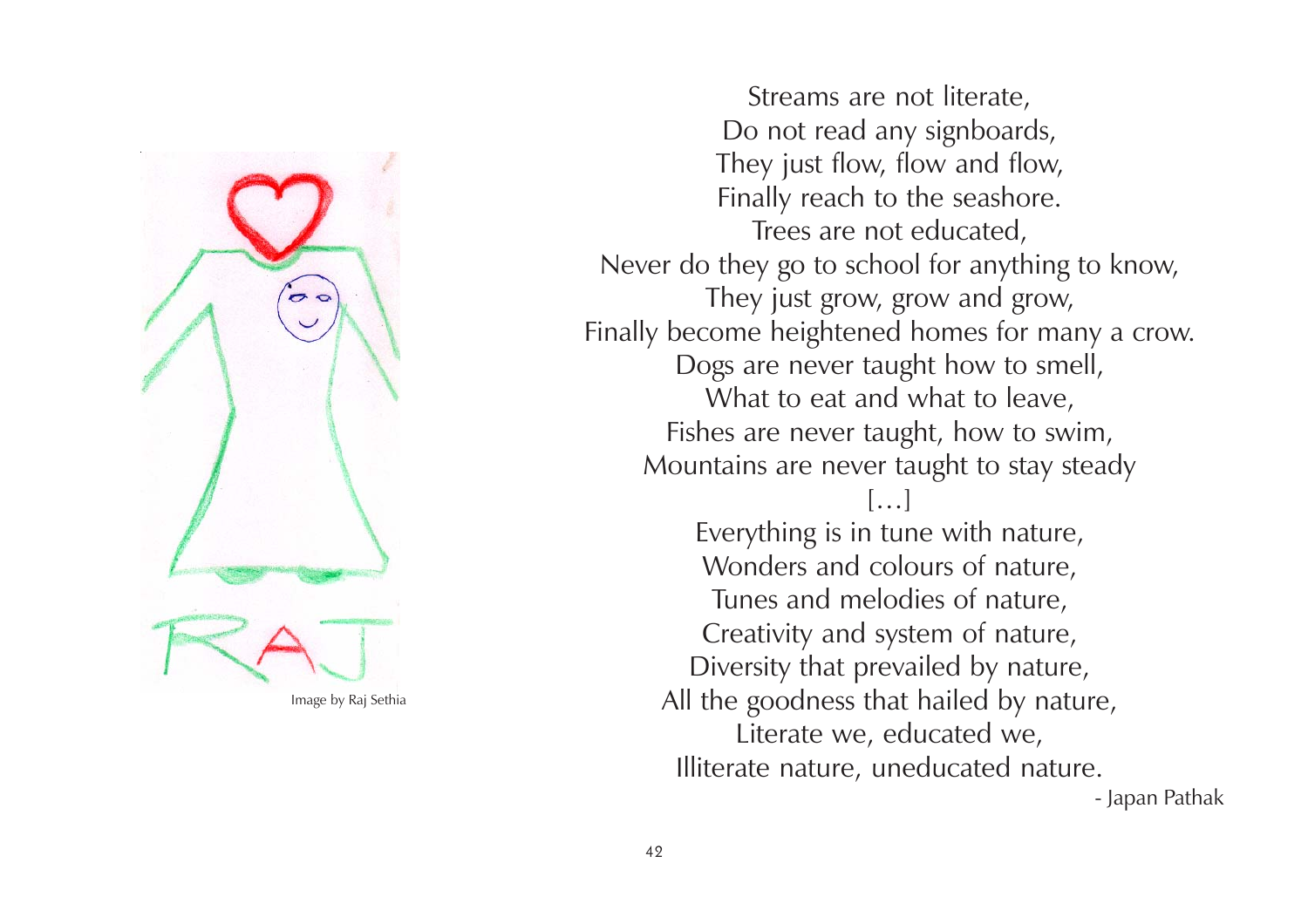# Our own learning web Closing the conference Closing the conference





intimate connections that had emerged among us and also articulate the next actions we were hoping to take together? Since past experiences with sweeping declarations, action plans and committee reports were less than inspiring,



conference co-organizers decided to create a web, literally and figuratively, to capture conference outcomes and next steps.

The activity itself was simple, using only a ball of string. Participants stood together in a circle, and each person was invited to name another with whom they made a connection, which would likely carry over into future actions. They then passed the string to that person, after first wrapping it around their own hand, to include themselves as a node in the web. The next person did the same, and so on and so on, until each and every participant had shared their thoughts, feelings and relationships with the entire group. In binding everyone together in a beautiful tangle, the thread symbolized both the intimacy and the interdependency that emerged during the conference. Laughter and tears, joy and heartache, were expressed openly, as participants shared both their hopes and their fears for the future of learning societies. It is likely that the actions mentioned will unfold in the weeks, months and years ahead, and many of the friendships will last a lifetime.

The web of the experience dissolved, in matter but not in spirit, when each person broke off a piece of the string, tied it around their wrist and took it with them, as a parting symbol of their commitment and connection to each other.